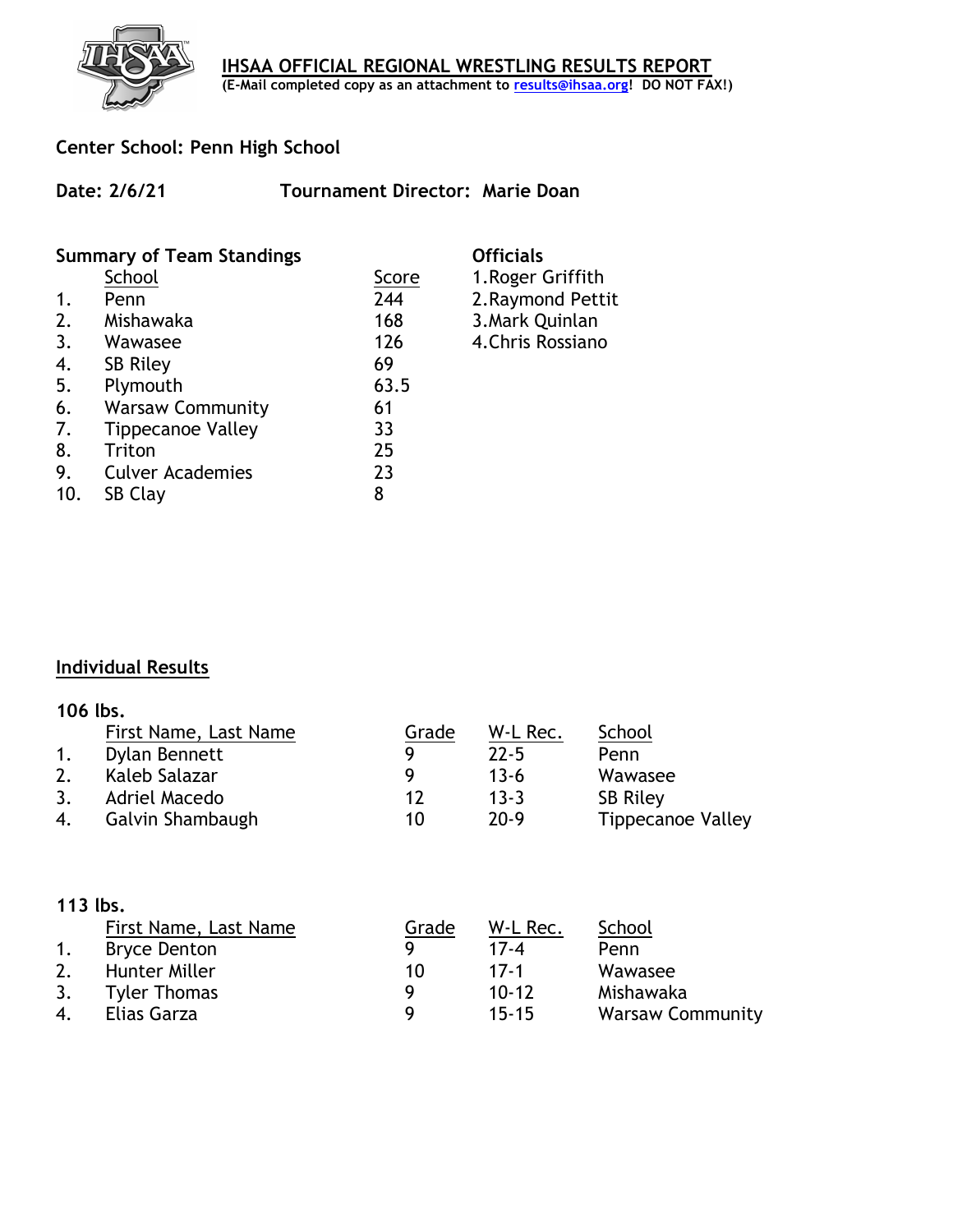120 lbs.

|                      | First Name, Last Name | Grade | W-L Rec.  | School         |
|----------------------|-----------------------|-------|-----------|----------------|
| $\mathbf{1}_{\cdot}$ | Zar Walker            | Q     | $75 - 5$  | Mishawaka      |
| 2.                   | Dylan Tom             | 11    | $15 - 4$  | Wawasee        |
| 3.                   | Evan Eutsey           | 10    | $16 - 10$ | Penn           |
| 4.                   | <b>Maxx Szucs</b>     | 17    | $71-3$    | <b>SB Clay</b> |

|    | 126 lbs.              |       |          |           |
|----|-----------------------|-------|----------|-----------|
|    | First Name, Last Name | Grade | W-L Rec. | School    |
| 1. | Matteo Vargo          | 11    | $10-1$   | Penn      |
| 2. | Dominic Smith         | 12    | $23 - 4$ | Plymouth  |
| 3. | <b>Brodie Fogarty</b> | 12    | $15 - 6$ | Mishawaka |
| 4. | <b>Brenden Dilley</b> | 12    | $14-9$   | Wawasee   |

| 132 lbs.       |                       |       |          |                         |
|----------------|-----------------------|-------|----------|-------------------------|
|                | First Name, Last Name | Grade | W-L Rec. | School                  |
| $\mathbf{1}$ . | Logan Stuckman        | 10    | $11 - 8$ | Wawasee                 |
| 2.             | <b>Wesley Harper</b>  |       | $9-2$    | Penn                    |
| 3.             | Jose Martinez         | 12    | $17-9$   | <b>Warsaw Community</b> |
| 4.             | Nate Derifield        | 11    | 15-9     | Plymouth                |

| 138 lbs. |                         |       |           |                         |  |
|----------|-------------------------|-------|-----------|-------------------------|--|
|          | First Name, Last Name   | Grade | W-L Rec.  | School                  |  |
| 1.       | Jace Alexander          | 12    | $21 - 0$  | Wawasee                 |  |
| 2.       | <b>Andrew Sinkovics</b> | 12    | $26 - 4$  | Mishawaka               |  |
| 3.       | Darren Begley           | 12    | $14 - 12$ | Penn                    |  |
| 4.       | <b>Andrew Ross</b>      | 11    | $20 - 11$ | <b>Warsaw Community</b> |  |

|                | $145$ lbs.            |       |           |           |  |  |
|----------------|-----------------------|-------|-----------|-----------|--|--|
|                | First Name, Last Name | Grade | W-L Rec.  | School    |  |  |
| $\mathbf{1}$ . | <b>Cameron Powell</b> | 11    | $75 - 7$  | Mishawaka |  |  |
| 2.             | James Smith           | 17    | $12 - 14$ | Penn      |  |  |
| $\mathbf{3}$ . | Gavin Malone          | 10    | 19-7      | Wawasee   |  |  |
| 4.             | <b>Tyler Richey</b>   | 17    | $16 - 17$ | Plymouth  |  |  |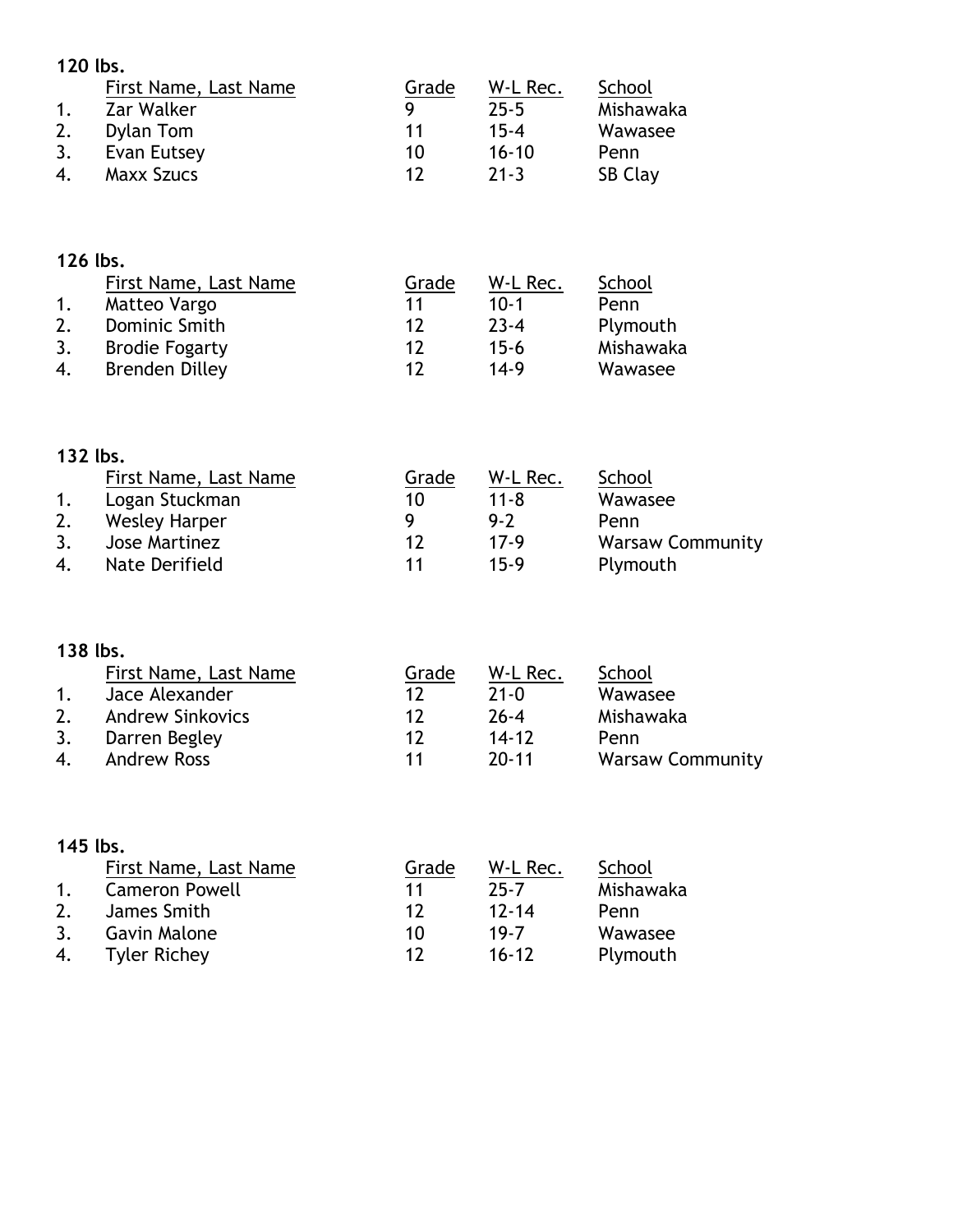152 lbs.<br>First Name, Last Name Grade W-L Rec. School

| 1. | Keagen Mabie           | 11 | $15 - 8$  | Mishawaka                |
|----|------------------------|----|-----------|--------------------------|
| 2. | Simeon Norton          | 17 | $15-7$    | <b>SB Riley</b>          |
| 3. | <b>Grant Mallery</b>   | 10 | $12 - 15$ | Penn                     |
| 4. | <b>Branson McBrier</b> | 11 | 19-8      | <b>Tippecanoe Valley</b> |
|    |                        |    |           |                          |

## 160 lbs.

|                | First Name, Last Name   | Grade | W-L Rec.  | School          |
|----------------|-------------------------|-------|-----------|-----------------|
| $\mathbf{1}$ . | A.J. Steenbeke          | 10    | $23 - 2$  | Penn            |
| 2.             | <b>Bradey Pittman</b>   | 11    | 19-7      | Plymouth        |
| 3.             | <b>Christian Chavez</b> | 10    | $18 - 15$ | Mishawaka       |
| 4.             | <b>Hector Garcia</b>    | 11    | $8 - 5$   | <b>SB Riley</b> |

| 170 lbs. |                       |       |           |                         |
|----------|-----------------------|-------|-----------|-------------------------|
|          | First Name, Last Name | Grade | W-L Rec.  | School                  |
| 1.       | <b>Pate Eastin</b>    | 12    | $26 - 0$  | Penn                    |
| 2.       | Jacob Linky           | 12    | $24-2$    | <b>Warsaw Community</b> |
| 3.       | <b>Zach Truitt</b>    | 11    | $15 - 7$  | Plymouth                |
| 4.       | Cameron Zimmerman     | 10    | $14 - 13$ | Wawasee                 |

| 182 lbs. |                       |       |          |                          |  |
|----------|-----------------------|-------|----------|--------------------------|--|
|          | First Name, Last Name | Grade | W-L Rec. | School                   |  |
| 1.       | Cody Timmerman        | 12    | $28-2$   | Mishawaka                |  |
| 2.       | <b>Brandon Estepp</b> | 12    | $17-5$   | <b>Warsaw Community</b>  |  |
| 3.       | <b>Brandon Hammer</b> | 11    | $25 - 5$ | <b>Tippecanoe Valley</b> |  |
| 4.       | Josiah Williams       | 10    | $17-10$  | Penn                     |  |

| 195 lbs. |                       |       |          |                          |
|----------|-----------------------|-------|----------|--------------------------|
|          | First Name, Last Name | Grade | W-L Rec. | School                   |
| 1.       | Eli Pack              | 12    | $14 - 0$ | <b>Culver Academies</b>  |
| 2.       | Juan Grange           | 11    | $74-1$   | Penn                     |
| 3.       | Ahmed Al-Khalil       | 12    | $16 - 5$ | <b>SB Riley</b>          |
| 4.       | <b>Bazie Owens</b>    | 10    | $26 - 8$ | <b>Tippecanoe Valley</b> |